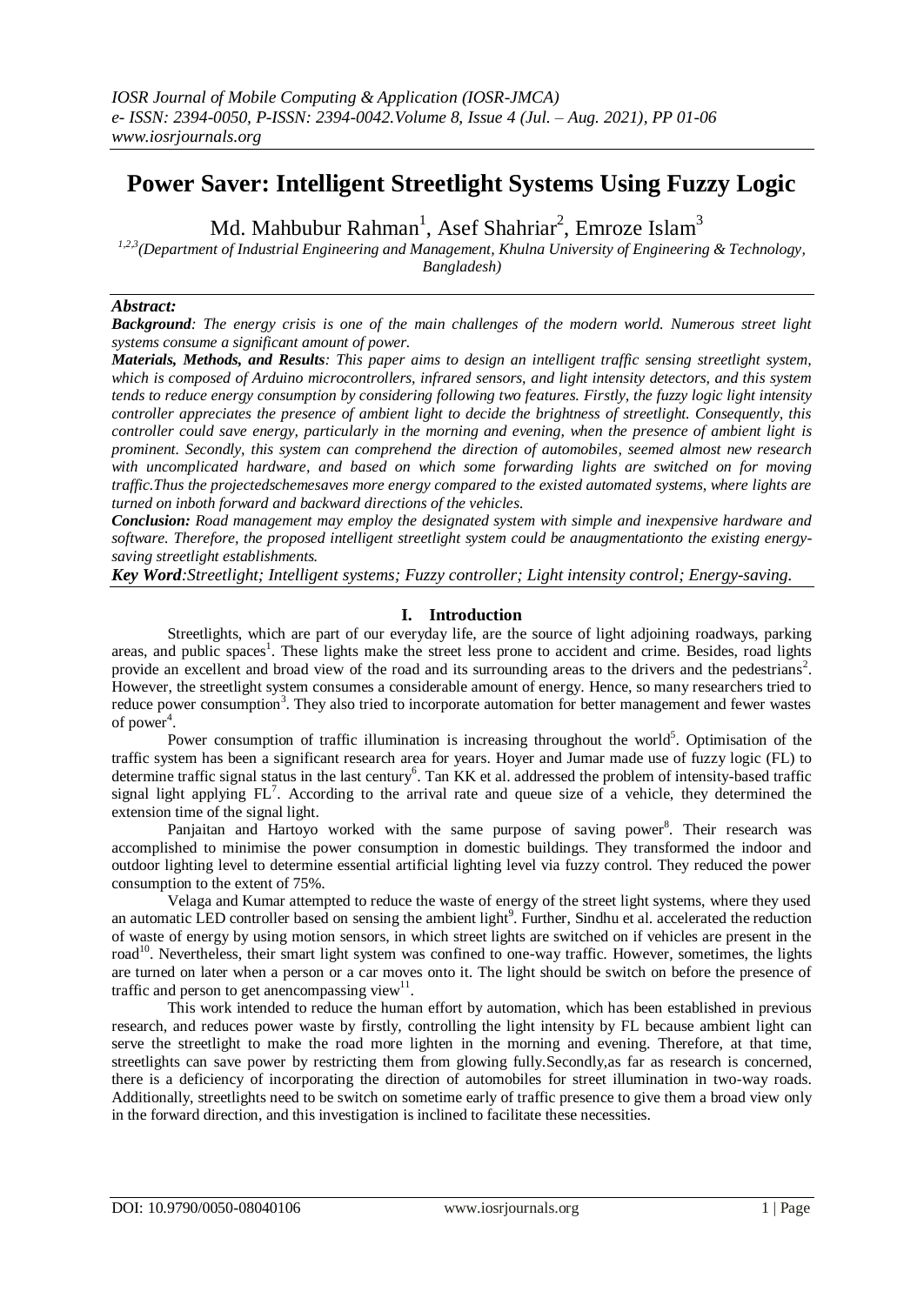## **II. Architectures of the Intelligent Streetlight System**

This sectiondemonstrates the architecture of the intelligent streetlight system. **The Organisation of Streetlights**: The constitutions of the intelligent streetlight system are as follows.



**Figure no 1:** The organisation of streetlights

The architecture comprises several infrared sensors (IR), a light-dependent resistor (LDR), and some light-emitting diodes (LED). An IR sensor and a light pole (an LED) are grouped. These chunks are placed at one side of the lane, arranged in a specific interval of distances, and connected by wire to reduce the  $cost<sup>12</sup>$ . These sensors send the data to the controller whenever a vehicle is identified. Similarly, light poles are connected to the controller and turned on following the controller. A light-dependent resistor (LDR)detects the intensity of ambient light. The controller unit, consisted mainly by an Arduino Uno, commands around six poles of the streetlight.

**The Principles of Intelligent Streetlight System:** A block diagram in Figure no2 shows the basic principles of the intelligent streetlight system. Sensing unit, Arduino microcontroller unit, and the lighting system constitute the overall structure.



**Figure no2:**The algorithm of the intelligent streetlight system

The Arduino Uno, based on an ATmega328 microcontroller, consists of 6 analogue inputs, 14 digital input/output pins (only six can be used as PWM outputs), a USB connection, a power jack, an ICSP header, a 16 MHz crystal oscillator, and a reset button. It requires an easyplugging into a computer with a USB cable and facilitates everything needed to affirm the microcontroller<sup>13</sup>.



Figure no3: Scheme of data flow in the intelligent streetlight system

**Traffic Directions Determination:** When a streetlight pole's IR sensor sends the data of traffic presence to the controller, it decides the directions of the vehicle by the following method.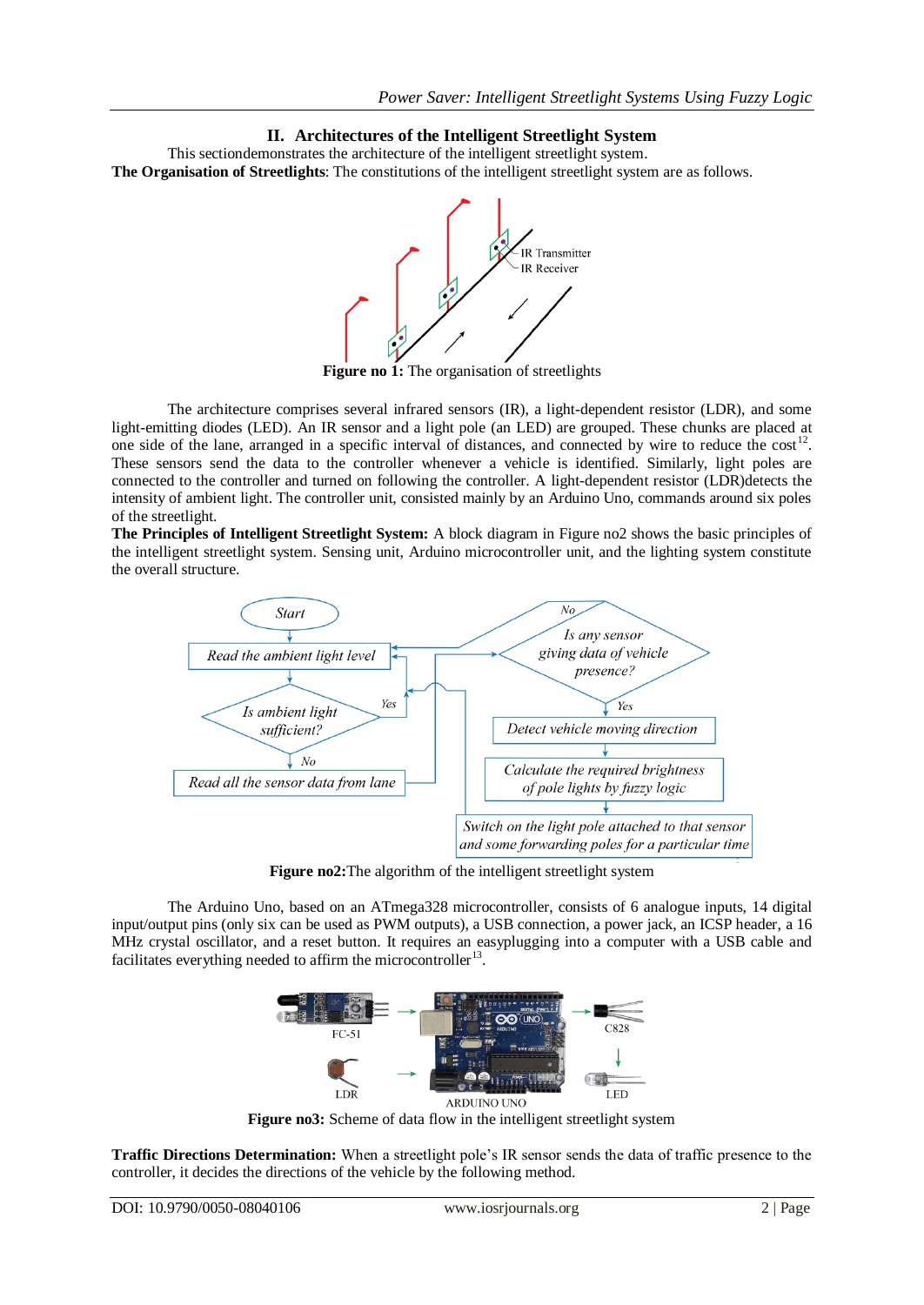

**Figure no4:** Direction of traffic determination

Arduino includes millis() function, whichreturns the number of milliseconds that have elapsed since the program started, and rendersthe multitasking capabilities. This function makes it possible for the controller to receive data from all the pole's infrared sensors and to send data to all the pole's lights almost simultaneously. The controller also, always, keep the last record of every pole's last switching on time. Observing these records controller can determine the automobile direction by the algorithm in Figure no 4.

**Fuzzy Logic Light Intensity Controller:**The proposed system uses FL, an AI tool which resembles human reasoning. It functions the intensity of ambient light to the brightness of street lightswimmingly. Consequently, drivers get a constant luminous brightness in the roads. The representation of notation and the mathematical model for the FLlight intensity controller is accomplished as follows.



*Input*: The proposed fuzzy controller has one input, which is the variable x and represents the level of intensity of ambient light in the universe of discourse of [0, 20]. This input data is feed from the street LDR,havingbeen squashed into an interval of [0, 20].

*Fuzzification:* The crispinput, found from the previous step, is mapped to theintensity level of ambient light, which is consisted of three steps: *Gloomy*, *Cloudy* and *Shiny*. The system will consider the triangular membership function, illustrated in Figure no 6.



*Rules Evaluation:* The FL of this system presumes the following rules.Regarding the streetlight intensity, the output membership function has three levels: *Dark*, *Dim* and *Bright* in the universe of discourse of [-20,120]. The light pole's intensity of the proposed system will be a combination of the triangular and the trapezoidal membership function, shown in Figure no 6. Based on the rules in table no 1, the intensity level of ambient light is, further, functioned to the intensity of the light pole.

**Table no 1:** FL rule bases of the proposed system

| Input (Intensity  | Output (Intensity |
|-------------------|-------------------|
| of ambient light) | of light pole)    |
| Gloomy            | <b>Bright</b>     |
| Cloudy            | Dim               |
| Shiny             | Dark              |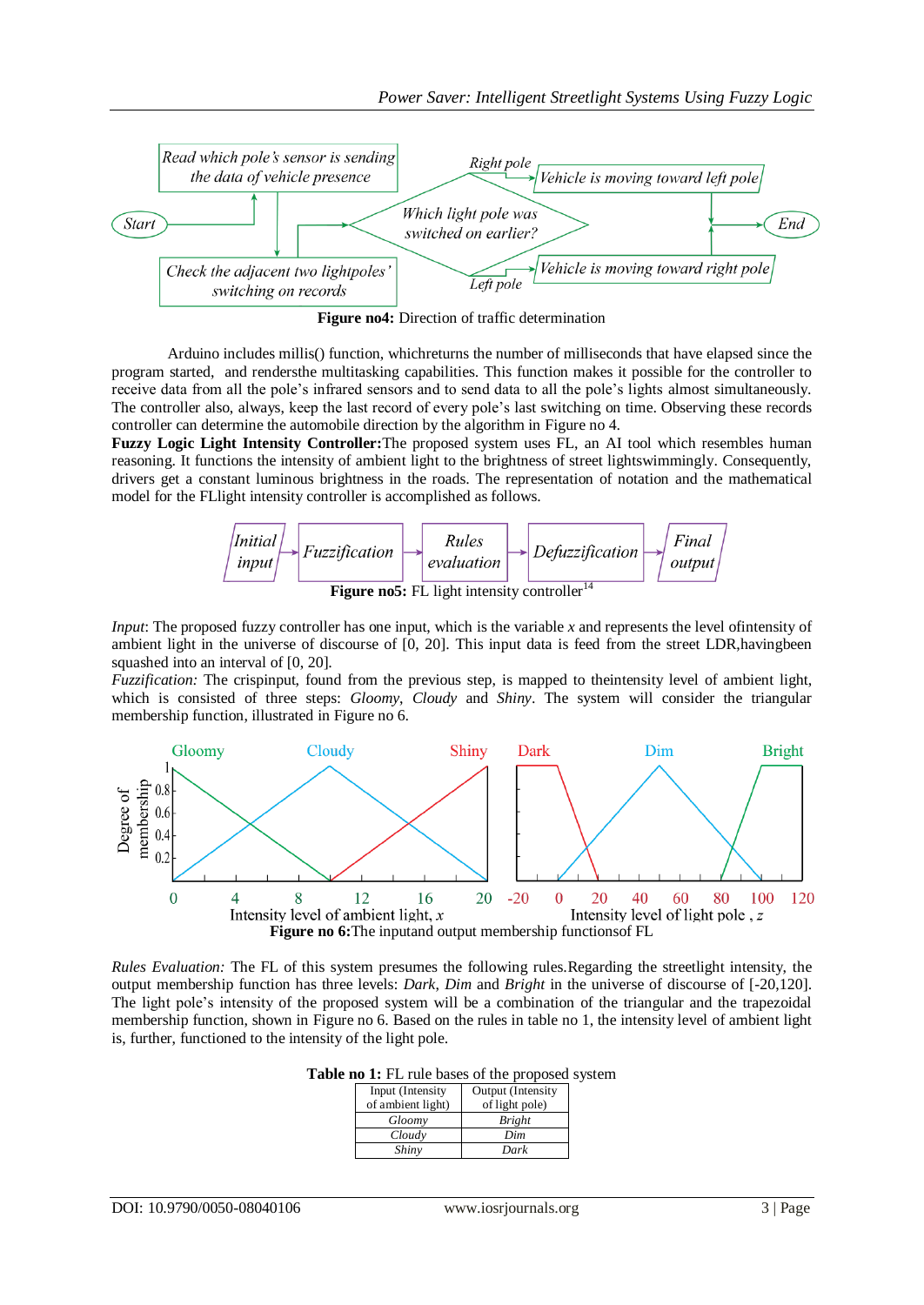Defuzzification: The centre-of-gravity method has been used in this system<sup>15</sup>. Light Pole's intensity level, evaluated at the abovestep, is converted to a crisp value in the defuzzification process.

*Output:* The crisp value*z*, found from defuzzification, determine the intensity of the light pole, and all the negative values of z correspond to zero intensity.Here, a different level of the streetlight is achieved by pulse with modulation by Arduino Uno.

**Experimental Setup:** This section presents the hardware and software arrangement of a prototype of the proposed intelligent streetlight system.

*Hardware Arrangements:* The experimental setup composed of an Arduino Uno as the controller, five 5-mm LEDs as five light poles, five FC-51s as IR sensor modules, and five C828s transistors as switches of LEDs.



IR sensors, laid on the side of the roads, transfer the signal to the controller about the presence of an automobile. An LDR, placed on the drive, feeds data about the intensity of ambient light to the controller<sup>16</sup>. The microcontroller analyses all those signal from sensors and synthesise to perception: where a vehicle is situated, its direction, and how much ambient light is present on the street for a particular moment. Based on this comprehension, the microcontroller commands when, how long, and with how much intensity a streetlight should be turned on.



Figure no8: Pictorial view of the experimentalsetupof the prototype

*Software Arrangement:*Following source code constitutes the software portion of the prototype ofthe signified streetlight system.

//Start intpin $N_0$ []={0,1,2,3,4,5};//Pin No, IR Sensors are Connected intpinVal[6]; //Sensed value, Sensed by IR Sensors //Sensed value, Sensed by IR Sensors int threshold = 80; //Threshold for pinvalue inti=0; // Counter intaddTime=1000;//Add extra glowing time for LED, millisecond unsigned long curTime=0, PrevCurTime=0,difference=0; //These will be used to keep time track

if(pinVal[3]<threshold) {ledTim11= curTime+ addTime; if (ledTim12 <curTime) {ledTim12= curTime+ addTime; } else ledTim10= curTime+ addTime ; }

if(pinVal[4]<threshold) {ledTim12= curTime+ addTime;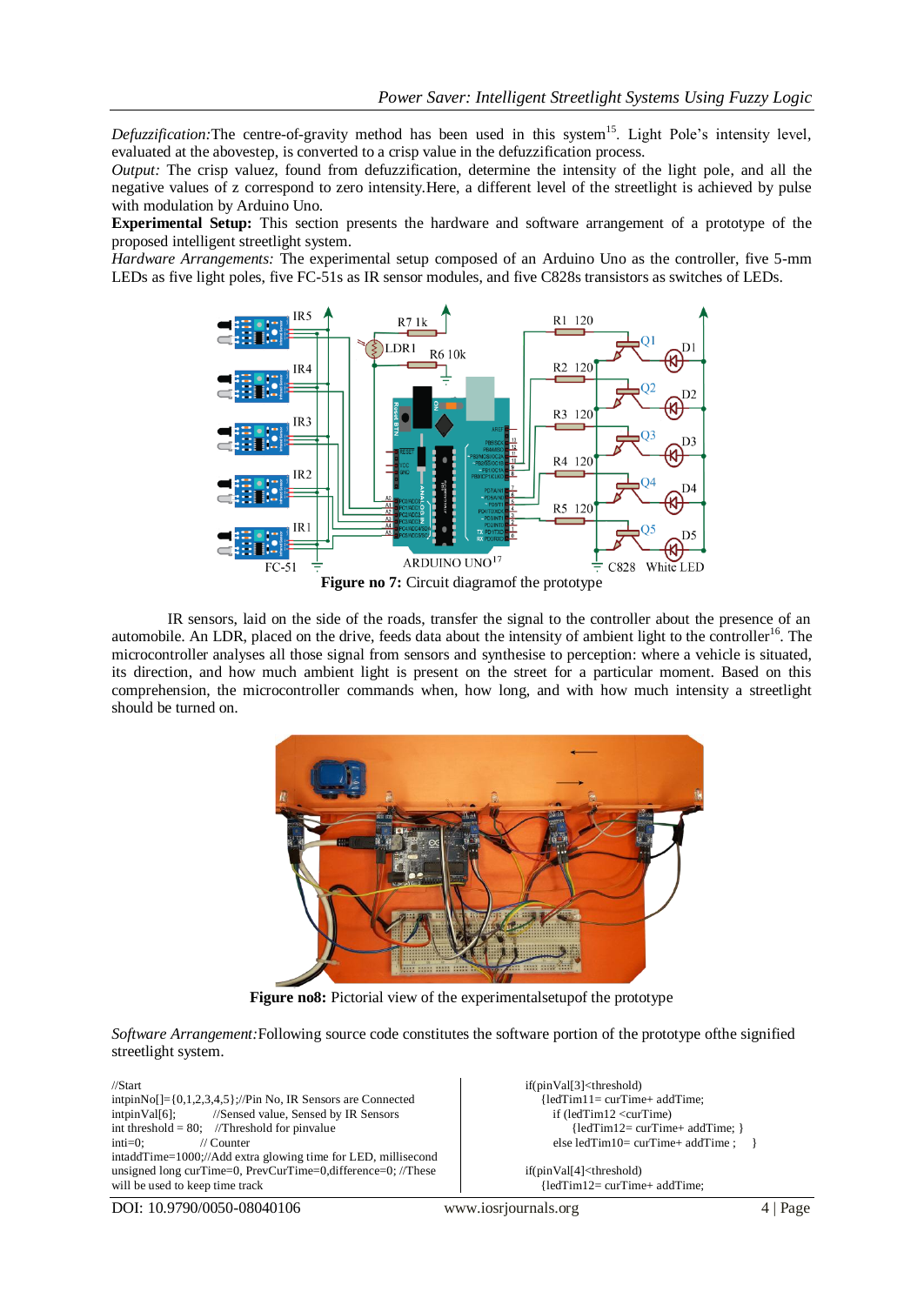```
unsigned long ledTim9=0, ledTim10=0, ledTim11=0, 
ledTim12=0,ledTim13=0; //These will be used in Glowing 
time controlling for each led
float lightSense=0; //Ambient light intensity
intlightMin=0, lightMid=10, lightMax=20;//Values of x1 where 
Peak value of fuzzy triangle lie. 
float centroidOff=-6.66 ,centroidDim=
50,centroidGlow=100;//Centroid of light-pole-intensity areas
float y_dark,y_mid,y_high; //Fuzzy membership value
float brightness;
void setup()
  { pinMode(9,OUTPUT); pinMode(10,OUTPUT); 
pinMode(11,OUTPUT);
pinMode(12,OUTPUT);pinMode(13,OUTPUT); }
void loop(){ 
          if(curTime-PrevCurTime>2000) { 
                     lightSense=analogRead(A0); 
                     if(lightSense>45)lightSense=45;
                     if(lightSense<10)lightSense=10;
                     lightSense= map( lightSense, 10,45, 0, 20); 
                     PrevCurTime=curTime; }
          pinVal[1]= analogRead(A1); pinVal[2]= 
          analogRead(A2); pinVal[3]= analogRead(A3); pinVal[4] 
          = analogRead(A4); pinVal[5]= analogRead(A5);
          curTime= millis(); 
          if(pinVal[1]<threshold)//Is vehicle present? 
               {ledTim9= curTime+ addTime;
                   if (ledTim10 <curTime)
                        {ledTim10= curTime+ addTime; }}
          if(pinVal[2]<threshold) 
               {ledTim10= curTime+ addTime;
               if (ledTim11 <curTime)
                   {ledTim11= curTime+ addTime; }//Vehicle is 
          moving towards led 11
          else ledTim9= curTime+ addTime ; \frac{\frac{1}{\sqrt{}}}{\frac{1}{\sqrt{}}\sqrt{2}} if (ledTim13 <curTime)
                                                                                           {ledTim13= curTime+ addTime; }
                                                                                       else ledTim11= curTime+ addTime ; }
                                                                                 if(pinVal[5]<threshold) 
                                                                                     {ledTim13= curTime+ addTime;
                                                                                       if (ledTim12 <curTime)
                                                                                                  {ledTim12= curTime+ addTime ;} }
                                                                                 //Finding the Fuzzy membership value of input
                                                                                 y_{\text{dark}=0,y_{\text{mid}=0,y_{\text{high}=0}};
                                                                                 if(lightSense<lightMid) {
                                                                                 y_dark= (lightMid-lightSense)/(lightMid-lightMin);
                                                                                 y_mid=lightSense/lightMid; }
                                                                                   else {y_mid=(lightMax-lightSense)/(lightMax-
                                                                                 lightMid); 
                                                                                 y_high=( lightSense-lightMid)/(lightMax-lightMid); }
                                                                                 //Finding the output crisp value 
                                                                                 brightness=(centroidOff*y_high+ centroidDim* y_mid 
                                                                                 + centroidGlow*y_dark)/(y_high+y_mid+y_dark); 
                                                                                 brightness= map(\text{brightness}, 1,100, 0, 255);
                                                                                 if(brightness<0)brightness=0;
                                                                                 //Switch on the LEDs 
                                                                                 if(ledTim9>curTime)
                                                                                 analogWrite(3,brightness); else analogWrite(3,0); 
                                                                                 if(ledTim10>curTime)
                                                                                 analogWrite(5,brightness); else analogWrite(5,0); 
                                                                                 if(ledTim11>curTime)
                                                                                 analogWrite(6,brightness); else analogWrite(6,0);
                                                                                 if(ledTim12>curTime)
                                                                                 analogWrite(9,brightness); else analogWrite(9,0);
                                                                                 if(ledTim13>curTime)
                                                                                 analogWrite(10,brightness); else analogWrite(10,0);
                                                                      }
                                                                      //End
```
## **III. Results and Discussion**

This study investigated the potential usesthe vehicle direction as the reason to switch on only some forward light poles, to save power. To our knowledge, it is the first study that considers the vehicle direction for two-way road, with a simpleprogramme and simple hardwarein the field of the streetlight.Additionally, the proposed system consider the ambient light for street illumination. Thus it saves power when ambient light can contribute with streetlights to brightenthe roads, especially in the dawn and dusk.

Formerly, as far we are concerned, streetlights were illuminated automatically when a vehicle appeared, but, to get a broad view, drivers need light to turn on earlier. Then lights were turn on both the forward and the backward direction of traffic, but only the forward streetlight serves the driver. Thus switching on the backward streetlight is merely a power loss. This study provides switching ononly the forward streetlights by detecting directions of moving automobiles with elementarycomponents of electronics likeIR sensors and Arduino Uno controllers.

Further, fuzzy logic functions the intensityof ambient light to the brightness of streetlightmore smoothly and accuratelybecause, in the intended work, FL makes the streetlight glow at a brightness level from continuous steps of brightness levels. Whereas, in previous research,the intensity of streetlight was divided into some levels, and the streetlight was bound to choose a step from them. Hence, the transition of street light intensity was not smooth. This work uses power as much as it requires. Therefore, unlike formerexercises, the proposed system saves some energy.

When tested, the specified intelligent streetlight system, constructed prototype, can switch on the streetlights respecting the presence of traffic and its direction automatically, taking account the intensity of ambient light.

moving towards led 9